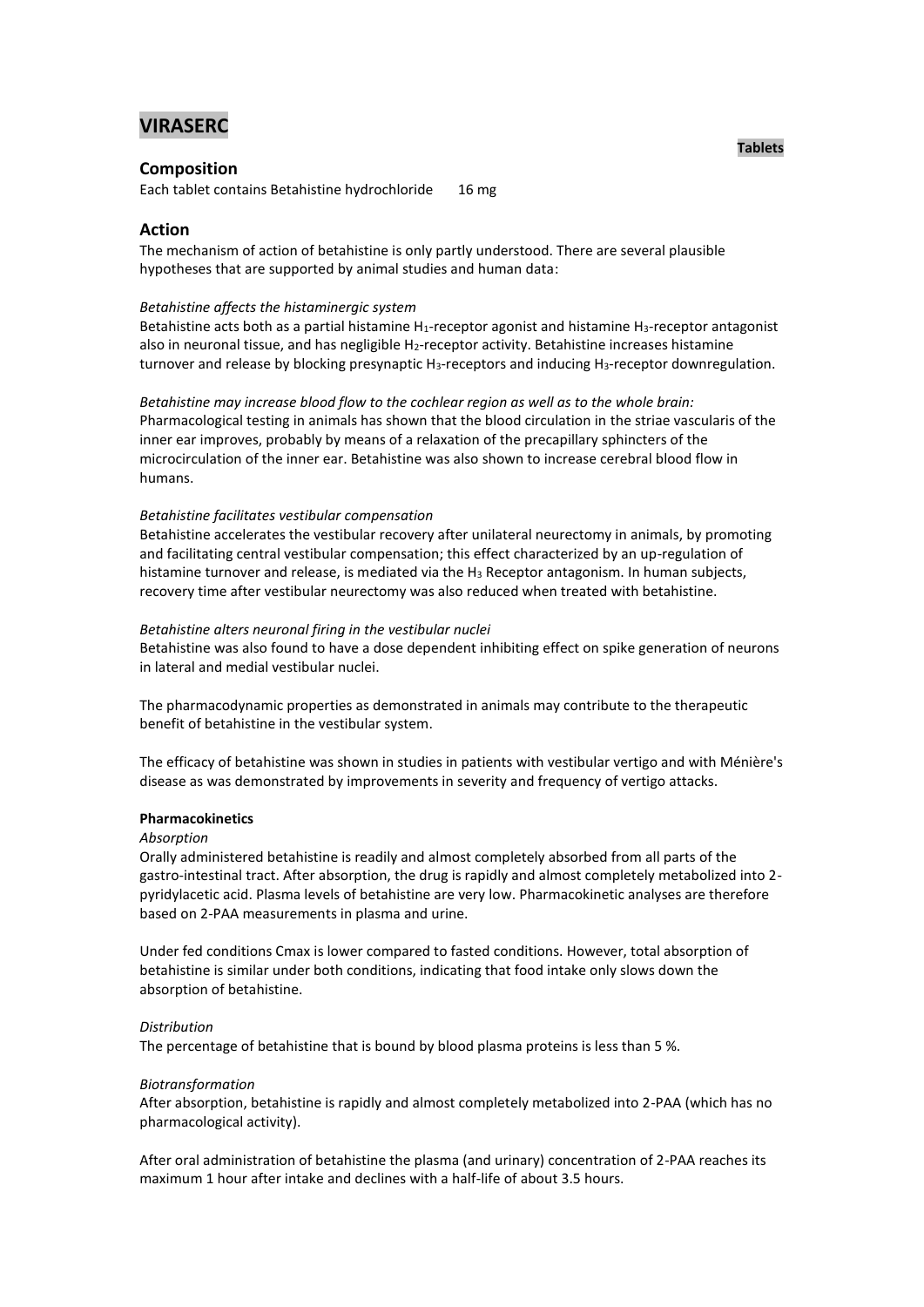### *Excretion*

2-PAA is readily excreted in the urine. In the dose range between 8 and 48 mg, about 85% of the original dose is recovered in the urine. Renal or faecal excretion of betahistine itself is of minor importance.

### Linearity

Recovery rates are constant over the oral dose range of 8 – 48 mg indicating that the pharmacokinetics of betahistine are linear, and suggesting that the involved metabolic pathway is not saturat

### **Indications**

- Meniere's disease.
- Meniere-Like syndromes characterized by attacks of vertigo, tinnitus and/or progressive hearing loss.
- Symptomatic treatment of peripheral vertigo.

### **Contraindications**

- During pregnancy and lactation
- Children less than 12 years
- Patients suffering from phaeochromocytoma
- Patients with active peptic ulcer or a history of this condition
- Patients with hypersensitivity to any component of the product

### **Warnings**

### **Pregnancy**

#### *Category C*

Animal reproduction studies have shown an adverse effect on the fetus and there are no adequate and well-controlled studies in humans, but potential benefits may warrant use of the drug in pregnant women despite potential risks.

# **Adverse Reactions**

Gastrointestinal disturbances, including dyspepsia headache and skin rashes have been reported.

### **Precautions**

Betahistine should be given with care to patients with asthma, peptic ulcer or a history of peptic ulcer. It ha been suggested that it should not be given concomitantly with antihistamines.

# **Drug Interactions**

Although an antagonism between Betahistine and antihistamines could be expected on a theoretical basis, no such interactions have been reported.

### **Diagnostic Interference**

Betahistine does not produce false-positive reactions in standard diagnostic urine tests.

# **Dosage and Administration**

### **Adults (including the elderly)**

The usual initial dose is 8-16 mg 3 times daily, taken preferably with meals. Maintenance doses ranging from 24-48 mg daily have been recommended.

Although improvement can usually be observed within a few days, it is sometimes very gradual and only clearly noticeable after several weeks of treatment. Therefore, continued treatment is recommended, as optimal results are usually obtained after a few months.